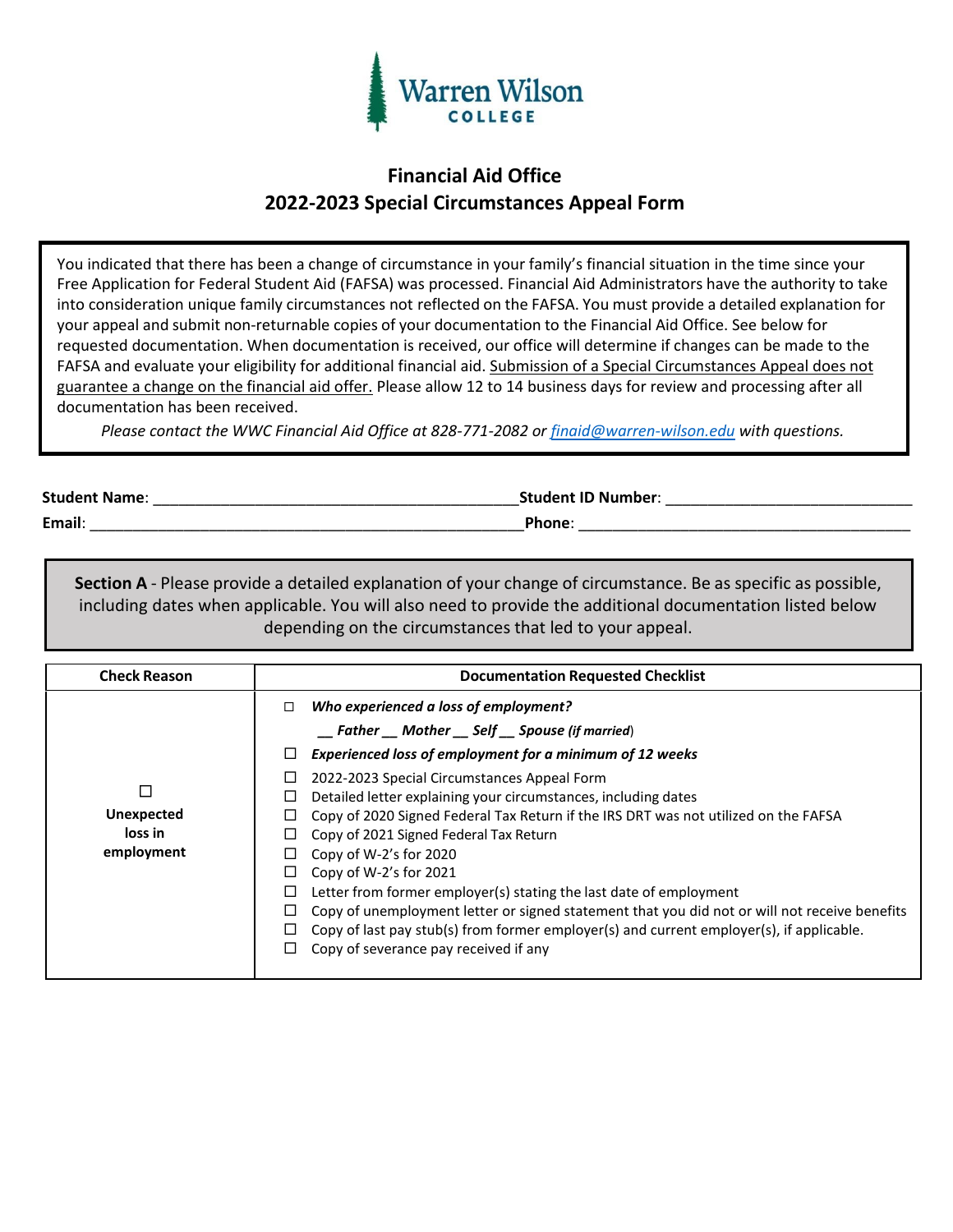|                              | Who experienced a reduction in wages?<br>□                                                                      |  |  |
|------------------------------|-----------------------------------------------------------------------------------------------------------------|--|--|
|                              | __ Father __ Mother __ Self __ Spouse (if married)                                                              |  |  |
|                              | Experienced reduction of wages for a minimum of 12 weeks<br>⊔                                                   |  |  |
| $\Box$                       | 2022-2023 Special Circumstances Appeal Form<br>$\Box$                                                           |  |  |
| <b>Unexpected</b>            | Detailed letter explaining your circumstances, including dates<br>$\Box$                                        |  |  |
| reduction in                 | $\Box$ Copy of 2020 Signed Federal Tax Return if the IRS DRT was not utilized on the FAFSA                      |  |  |
| wages                        | $\Box$ Copy of 2021 Signed Federal Tax Return                                                                   |  |  |
|                              | $\Box$ Copy of W-2's for 2020                                                                                   |  |  |
|                              | $\Box$ Copy of W-2's for 2021                                                                                   |  |  |
|                              | Letter from former employer(s) stating reduction in wages<br>□                                                  |  |  |
|                              |                                                                                                                 |  |  |
|                              | Person receiving the benefit: _ Parent _ Student<br>ப<br>2022-2023 Special Circumstances Appeal Form<br>ப       |  |  |
|                              | Detailed letter explaining your circumstances, including dates<br>$\Box$                                        |  |  |
| Loss or change in amount     | Copy of 2021 Signed Federal Tax Return<br>$\Box$                                                                |  |  |
| of child support, Social     | Copy of W-2's for 2021 for the person who received the benefit<br>$\Box$                                        |  |  |
| Security, or other benefits  | If benefit is terminated, provide documentation of monthly benefit amount and<br>$\Box$                         |  |  |
|                              | date of benefit termination                                                                                     |  |  |
|                              | If benefits are reduced, provide documentation of original amount, date of reduction, and<br>$\Box$             |  |  |
|                              | reduced amount                                                                                                  |  |  |
|                              |                                                                                                                 |  |  |
|                              |                                                                                                                 |  |  |
|                              | $\Box$ 2022-2023 Special Circumstances Appeal Form                                                              |  |  |
| $\Box$                       | Detailed letter explaining your circumstances, including dates<br>$\Box$ Copy of 2021 Signed Federal Tax Return |  |  |
| <b>Divorce or separation</b> | $\Box$ Copy of W-2's for 2021                                                                                   |  |  |
| of parents or spouse         | $\Box$ Copy of legal separation documentation, verification of separate households, or divorce decree           |  |  |
|                              |                                                                                                                 |  |  |
|                              |                                                                                                                 |  |  |
|                              | □ 2022-2023 Special Circumstances Appeal Form                                                                   |  |  |
| Death of parent(s) or        | $\Box$ Copy of death certificate or obituary                                                                    |  |  |
| spouse                       |                                                                                                                 |  |  |
|                              | Note: The WWC Financial Aid Office may request tax documents                                                    |  |  |
|                              | $\Box$ 2022-2023 Special Circumstances Appeal Form                                                              |  |  |
|                              | Detailed letter explaining your circumstances, including dates                                                  |  |  |
|                              | Copy of 2020 Signed Federal Tax Return if the IRS DRT was not utilized on the FAFSA                             |  |  |
|                              | Copy of 2021 Signed Federal Tax Return                                                                          |  |  |
| L                            | Copy of W-2's for 2020 Student or Parent<br>⊔.                                                                  |  |  |
| <b>Unusual medical</b>       | Copy of W-2's for 2021 Student or Parent<br>ப                                                                   |  |  |
| expenses                     | Copy of Schedule A for parent and/or student<br>Ц                                                               |  |  |
|                              | Please submit verification of payment (e.g., cancelled checks, receipts, credit card statements)<br>ப           |  |  |
|                              | Remember that we can only count expenses that you have paid out of pocket. These can include                    |  |  |
|                              | medicine, mileage to and from the doctor or hospital, or necessary medical equipment. These                     |  |  |
|                              | expenses must be over 11% of your Adjusted Gross Income to be considered.                                       |  |  |
|                              |                                                                                                                 |  |  |